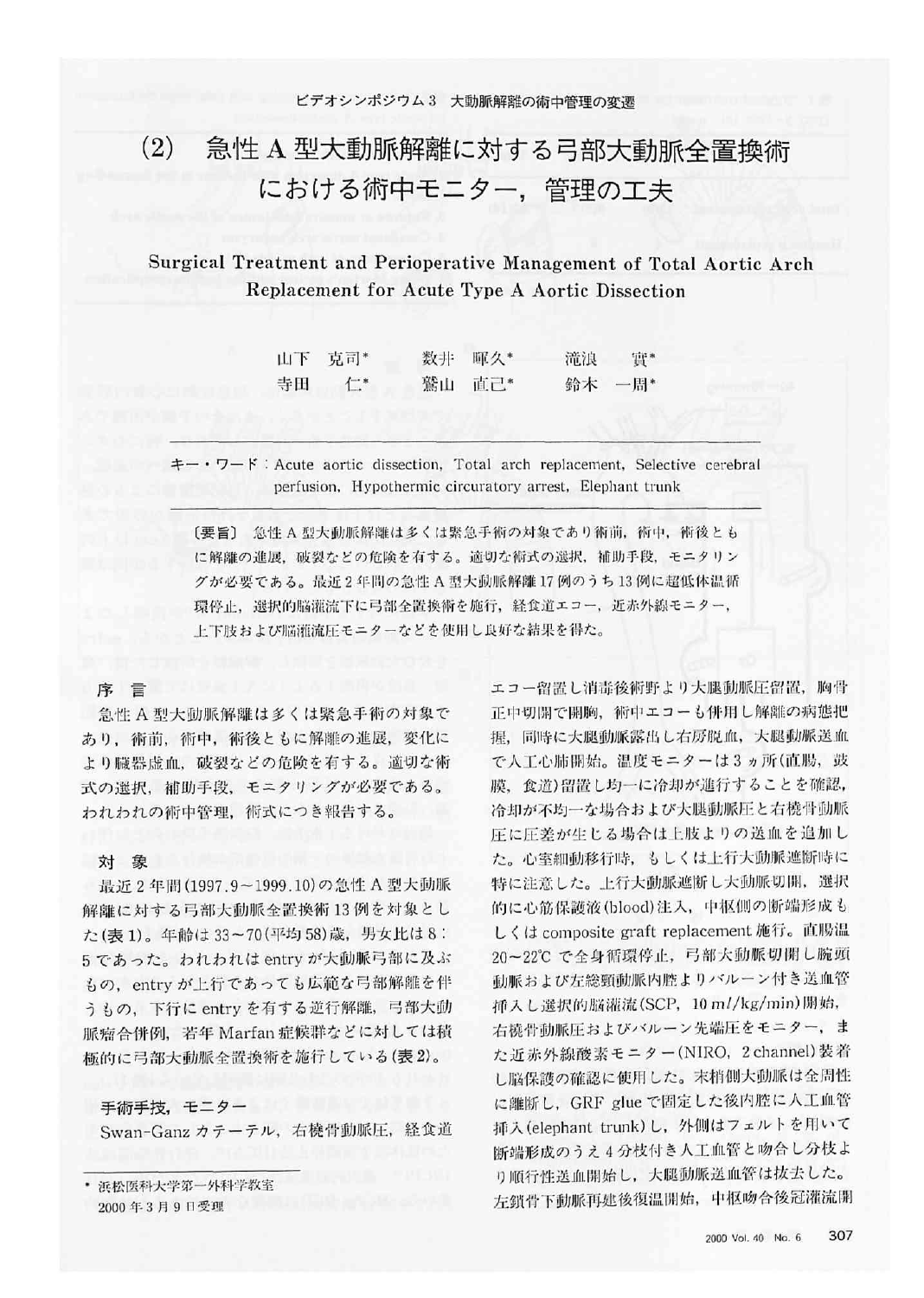表 1 Surgical treatment for type A aortic dissection  $(1997.9 - 1999.10)$  n=26

|                        | Acute | Chronic | Total  |
|------------------------|-------|---------|--------|
| Total arch replacement | 13(9) | 9(5)    | 22(14) |
| Hemiarch replacement   | 4     | 0       |        |

( ) : elephant trunk



図1

始、以後は腕頭動脈、左総頸動脈の順に再建した。 止血対策としてはトラネキサム酸および濃厚血小板 を使用した(図1,2)。

#### 成 績

体外循環時間198±41分,心停止時間126±40 分, 選択的脳灌流時間 86±19分, 下半身循環停止 時間 45±18 分であり、手術死亡および病院死亡は なく脳合併症も認めなかった。1例が遠隔期に下行 大動脈置換の追加を要したが現在も全例健在であ る。

表 2 Indication for ascending and total arch replacement for acute type A aortic dissection

- 1. Acute aortic arch dissection
- 2. Acute type A dissection with the tear in the descending aorta.
- 3. Rupture or massive false lumen of the aortic arch
- 4. Coexistent aortic arch aneurysm
- 5. Compromise of arch vessels
- 6. Young Marfan's patient without serious complication

#### 考 察

急性 A 型大動脈解離は、超急性期に心囊内破裂 で突然死することが多く、またその予測が困難であ ることから緊急手術の対象としており、特に心タン ポナーデ、大動脈弁逆流、解離の弁輪部への進展, 弓部分枝閉塞による脳虚血、冠動脈閉塞による心筋 虚血などは予後不良で迅速な外科治療が必要であ る。偽腔閉塞型 A 型解離であっても径5cm 以上の 症例、あるいは心タンポナーデを合併する症例は緊 急手術の対象と考えている。

本症に対する手術は DeBakey ら<sup>1</sup>)が提唱したよ うに大動脈破裂は entry 部に多いことから、entry を含む大動脈部を切除し、解離腔を閉鎖した後、真 腔へ血流が再開するように人工血管にて置換する方 法が標準術式として用いられている。A型の広範 囲解離例においては上行大動脈置換は心タンポナー デ予防の点で意義があるが、遠隔期の末梢側偽腔の 残存、瘤化による同一創での再手術の必要性、破 裂、脳虚血の危険性などの問題点を有している。

最近における手術手技、脳保護手段の向上に伴い 上行弓部大動脈の一期的置換術が施行されるように なり良好な成績が報告されている2~5)。われわれも 最近2年間の急性A型解離17例のうち13例に上 行弓部大動脈全置換術を施行している(表1)。

またこの際, Marfan症候群などのA型解離例 では最終的に全大動脈置換が必要となることが少な くなく、二期的手術の中枢吻合を容易にするため, また末梢側吻合よりの leak 予防のため elephant trunk technique<sup>6~7</sup>) が使用されるようになり、わ れわれも13例のうち9例に使用している(表1)。

手術手技では遮断鉗子による脆弱な大動脈壁の損 傷の予防、および術中の脳を中心とした臓器保護の ため低体温下循環停止法(HCA)8), 逆行性脳灌流法 (RCP)<sup>9)</sup>, 選択的脳灌流法(SCP)<sup>10)</sup> などが用いられ ている。HCA, RCP は簡便な方法であるが時間的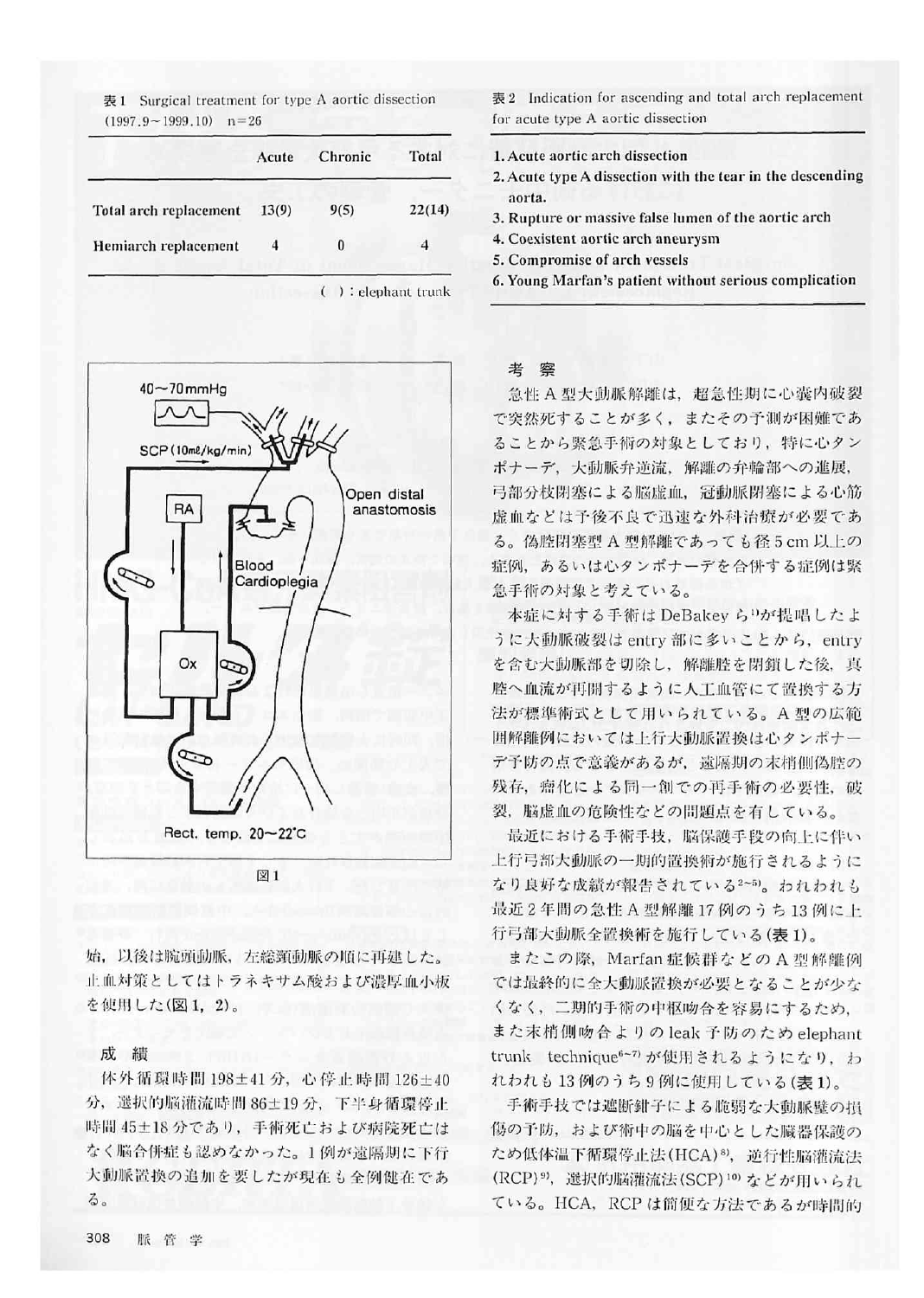

に制約があり、一方 SCP は操作がやや繁雑である が時間的制約のない利点を有している。われわれは 弓部全置換術では全例 SCP を用いており、脳保護 効果も良好であった。部分弓部置換の4例では(表 1), RCP を用いた。偽腔の閉鎖, および大動脈断 端部の補強に GRF glue が応用され大動脈吻合がよ り確実になってきており、われわれも全例において 解離部での吻合部位に用いている。

術中のモニタリングは画一的なものはなくいまだ 試行錯誤であり、あまりに複雑なモニタリングは迅 速な手術導入および進行の妨げになる可能性もあ る。われわれは右橈骨動脈、大腿動脈、脳灌流用バ ルーン先端圧モニター, 3ヵ所(直腸, 食道, 鼓膜) の温度モニター, 近赤外線酸素モニター(2 channel)を用いて臓器灌流不全の指標としており、現在 までの成績は良好であるが、さらに工夫が必要と考 えている。

に上行弓部大動脈全置換術を超低体温循環停止、選 択的脳灌流を用いて施行、手術および病院死亡なく 脳合併症も認めず良好な結果を得た。

手術手技、補助手段、モニタリングとも現在まで の結果は良好であるが、特にモニタリングに関して さらなる工夫が必要と考えている。

## 献

文

- 1) DeBakey, M. E., Henly, W. S., Cooley, D. A. et al.: Surgical management of dissecting aneurysms of the aorta. J. Thorac. Cardiovasc. Surg.,  $49:130 \sim 149.1965.$
- 2) Massimo, C. G., Presenti, L. F., Marranci, P. et al.: Extended and total aortic resection in the surgical treatment of acute type A aortic dissection: experience with 54 patients. Ann. Thorac. Surg., 46: 420~424, 1988.
- Bachet, J., Teodori, G., Goudot, B. et al.:  $3)$ Replacement of the transverse aortic arch during emergency operation for type A acute aortic dissection. Report of 26 cases. J. Thorac. Car-

## 結論

最近2年間の急性A型大動脈解離17例中13例